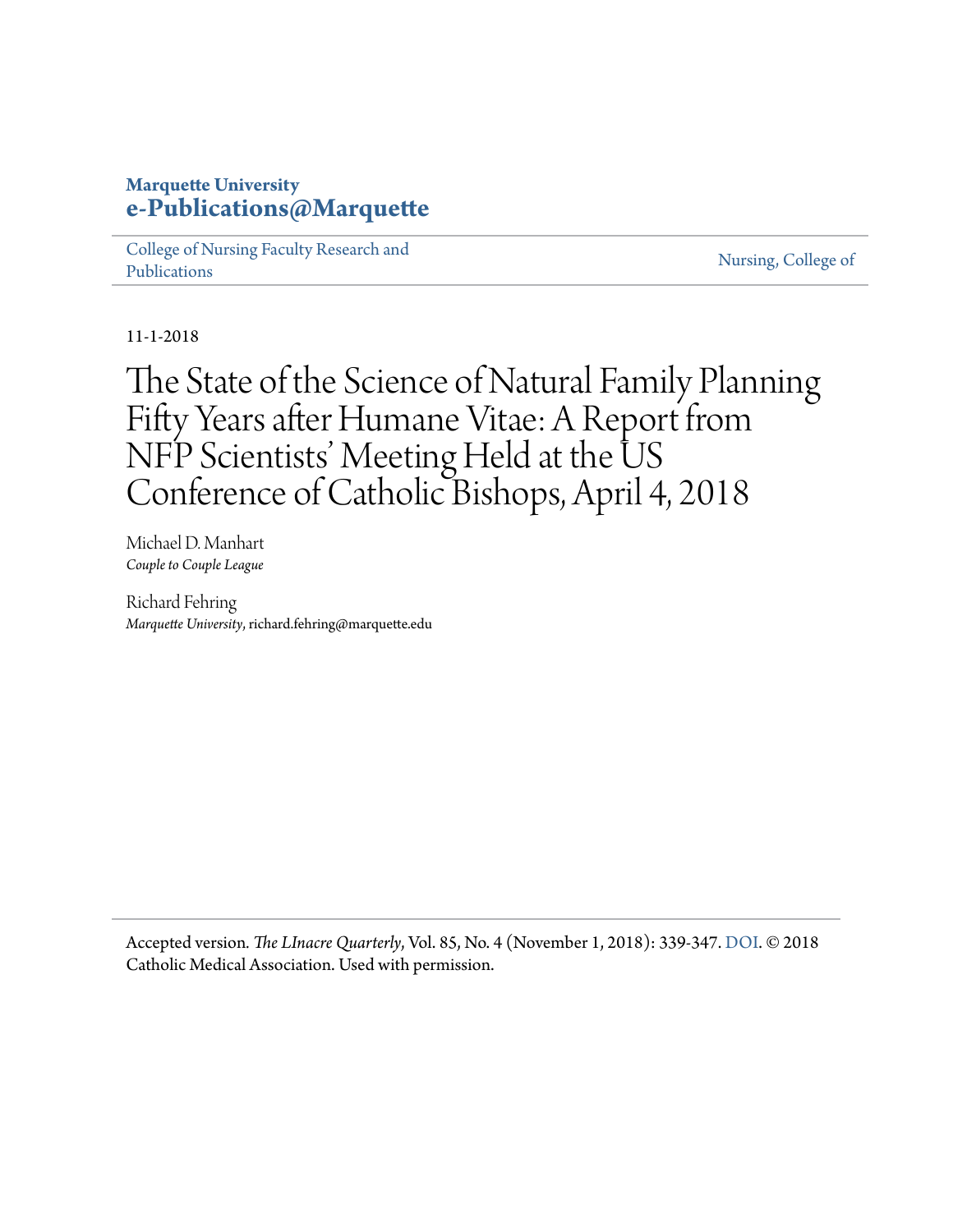# **e-Publications@Marquette**

# *Nursing Faculty Research and Publications/College of Nursing*

*This paper is NOT THE PUBLISHED VERSION;* **but the author's final, peer-reviewed manuscript.**  The published version may be accessed by following the link in the citation below.

 *The Linacre Quarterly*, Vol. 85, No. 4 (2018): 339-347. [DOI.](https://www.doi.org/10.1177/0024363918809698) This article is © Catholic Medical Association and permission has been granted for this version to appear in **e-**[Publications@Marquette.](http://epublications.marquette.edu/) Catholic Medical Association does not grant permission for this article to be further copied/distributed or hosted elsewhere without the express permission from Catholic Medical Association.

The State of the Science of Natural Family Planning Fifty Years after *Humane Vitae*: A Report from NFP Scientists' Meeting Held at the US Conference of Catholic Bishops, April 4, 2018

Michael D. Manhart Couple to Couple League, Cincinnati, OH Richard J. Fehring Marquette University, Milwaukee, WI

### Abstract

 Family Planning (NFP) research was held to review the state of the science of NFP and consider future priorities. The meeting had four objectives: (i) determine the gaps in research evidence for secure A one-day meeting of physicians, professional nurses, and scientists actively involved in Natural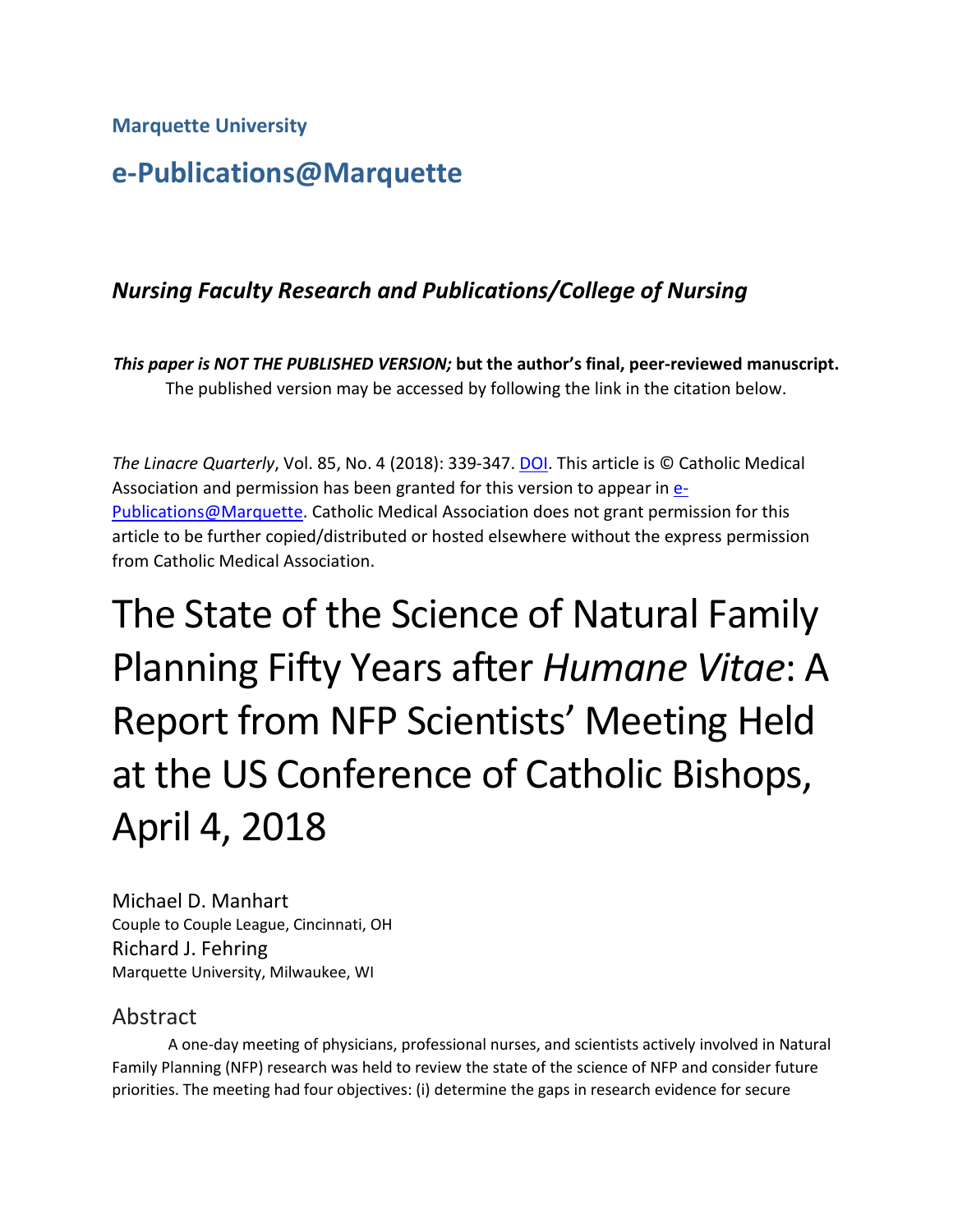methods of NFP among women of all reproductive categories, (ii) determine the gaps in the research that determine the benefits and challenges with use of NFP among married couples, and (iv) provide This article summarizes the discussion and conclusions drawn from topics reviewed. While much has been accomplished in the fifty years since *Humane vitae*, there are still many gaps to address. Five areas and development of new technology for providing NFP services, (iii) determine the gaps in the research prioritized ideas for future research needs from the analysis of evidence gaps from objectives above. for future research in NFP were identified as high priority: (1) well-designed method effectiveness studies among various reproductive categories including important subpopulations (postpartum, perimenopause, posthormonal contraceptive), normally cycling women (especially US women), and comparative studies between NFP methods; (2) validation studies to establish the benefit of charting fertility signs (both currently known and potential new indicators) as a screening tool for women's health issues; (3) ongoing independent evaluation of fertility monitoring apps to provide users perspective on the relative merits of each and to identify those most worthy of further effectiveness testing; (4) studies evaluating the impact of new technologies on NFP adoption, use, and persistence; and (5) creation of a shared database across various NFP methods to collaborate on shared research interests, longitudinal studies, and so on.

 This summarizes a meeting to review the scientific and medical progress related to natural family planning made in the 50 years since Humane Vitae and to define priorities for future work. Areas reviewed included the evidence for avoiding pregnancy in normally cycling, postpartum, and perimenopausal women, the impact of new technology, including fertility charting apps, on NFP, and the impact on relationships and personal well-being from use of NFP. Five priority focus areas for future research were also identified.

**Keywords** [NFP,](https://journals.sagepub.com/keyword/NFP) [Fertility awareness,](https://journals.sagepub.com/keyword/Fertility+Awareness) [Fertility awareness information technology,](https://journals.sagepub.com/keyword/Fertility+Awareness+Information+Technology) [Marriage and](https://journals.sagepub.com/keyword/Marriage+And+Family)  [family,](https://journals.sagepub.com/keyword/Marriage+And+Family) [Reproductive technology,](https://journals.sagepub.com/keyword/Reproductive+Technology) [Sexuality and marriage,](https://journals.sagepub.com/keyword/Sexuality+And+Marriage) *[Humane vitae](https://journals.sagepub.com/keyword/Humane+Vitae)* 

#### Introduction

 A symposium celebrating the fiftieth anniversary of the encyclical *Humane Vitae* at the Catholic professional nurses, and scientists actively involved in Natural Family Planning (NFP) research to review Conference of Catholic Bishops (USCCB), Marquette University College of Nursing Institute for NFP, the Couple to Couple League, and anonymous donors, the meeting was based on the call of Pope Paul VI [\(1968\)](https://journals.sagepub.com/doi/10.1177/0024363918809699) in *Humanae vitae* for scientists to develop more secure methods of NFP and for delineating the University of America in April 2018 provided the opportunity to hold a one-day meeting of physicians, the state of the science of NFP and consider future priorities. Supported by the NFP program of the US best conditions for their use. The meeting had four objectives:

- Determine the gaps in research evidence for secure (i.e., evidence-based effective) methods of NFP among women of all reproductive categories.
- Determine the gaps in the research and development of new technology for providing NFP services.
- • Determine the gaps in the research that determine the benefits and challenges with use of NFP among married couples.
- • Provide prioritized ideas for future research needs from the analysis of evidence gaps from objectives above.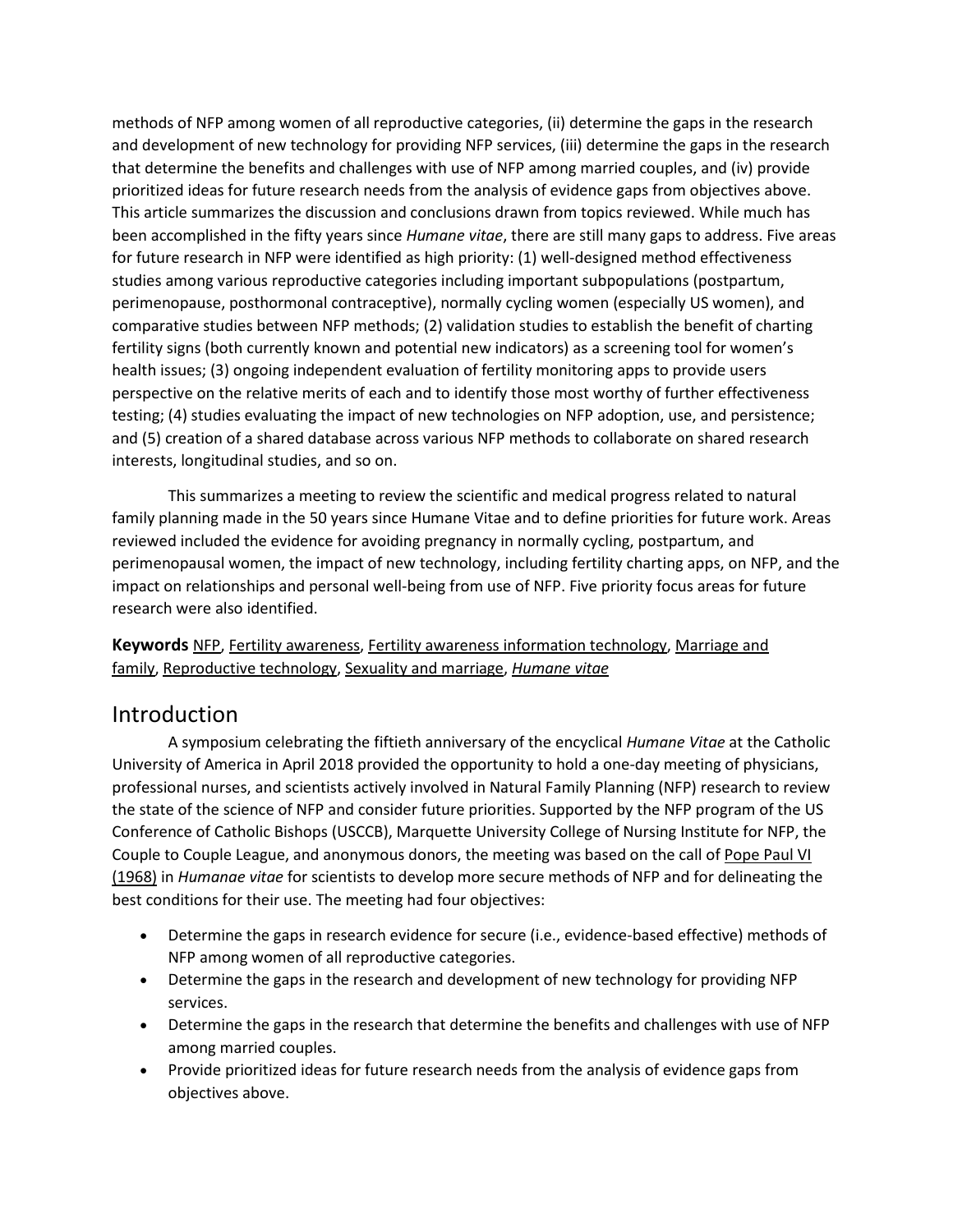insights that underscored the benefits of collaboration in a field of research that is traditionally underfunded and generally disregarded in family planning programs. This meeting built on the This meeting was also inspired by a similar gathering of NFP researchers and educators held in Canada in 2016 under the leadership of the International Institute for Restorative Reproductive Medicine. That event brought together experts with a diversity of perspectives and yielded valuable groundwork laid in Canada.

 work. Our hope is that by sharing this summary, more investigators will be motivated to continue to The following is a summary of the information and discussions from the April meeting along with the results of an exercise intended to focus attention on those areas in highest need of future conduct and publish research on NFP and its impact on marriage and family life.

# Current State and Gaps in the Evidence for NFP When Used to Postpone Pregnancy

 unknown but suggested that, based on these flawed studies, unintended pregnancy rates are high using each of the major methods has at least one high-quality prospective cohort study based on the criteria ranging from less than five to twenty-two per 100 women over twelve months of use and perfect use rates of less than five per 100 women over twelve months of use. Systematic reviews of the effectiveness of NFP when used to postpone pregnancy are rare[. Grimes et al. \(2005\)](https://journals.sagepub.com/doi/10.1177/0024363918809699) examined only randomized controlled studies and found two, each with serious methodological flaws. He concluded that the comparative efficacy of these methods remains NFP. [Manhart et al. \(2013\) r](https://journals.sagepub.com/doi/10.1177/0024363918809699)eviewed English-language studies published since 1980 and concluded that developed and employed by the authors using Strength of Recommendation Taxonomy (SORT; Ebell et [al. 2004\)](https://journals.sagepub.com/doi/10.1177/0024363918809699). Those studies meeting the high-quality standard had typical unintended pregnancy rates

A more recently completed comprehensive review was presented at the meeting (Urrutia et al. [2018\)](https://journals.sagepub.com/doi/10.1177/0024363918809699). The protocol for the review is available through PROSPERO, the International Prospective Register of Systematic Reviews (CRD42015017760, accessible

 Spanish, or German that prospectively evaluated a specific method of NFP for at least one year when criteria, reflecting the paucity of research on NFP in general. These studies were independently at [http://www.crd.york.ac.uk/PROSPERO/display\\_record.php?RecordID=17760&VersionID=31281\)](http://www.crd.york.ac.uk/PROSPERO/display_record.php?RecordID=17760&VersionID=31281). The multidisciplinary team undertaking the review included a wide spectrum of attitudes, from NFP-only to pro-contraceptive scientists. The review included all studies published as of June 2017 in English, French, used to avoid pregnancy. A total of fifty-one unique papers were identified that met the screening reviewed by two authors, and a consensus quality rating was obtained.

 identified, twenty-one studies were of moderate quality, and thirty were judged low quality. Possible differences between the criteria used for a study to be considered high quality by Manhart et al. [\(2013\)](https://journals.sagepub.com/doi/10.1177/0024363918809699) and [Urrutia et al. \(2018\)](https://journals.sagepub.com/doi/10.1177/0024363918809699) were discussed. For the latter, a greater emphasis on articulation of the no sexual activity occurred, and inclusion of specific subpopulation analysis were required to be defined When evaluated by the quality metrics developed for this review, no high-quality studies were inclusion/exclusion criteria, lower levels of lost-to-follow-up, exclusion from analysis of any cycles where as high quality.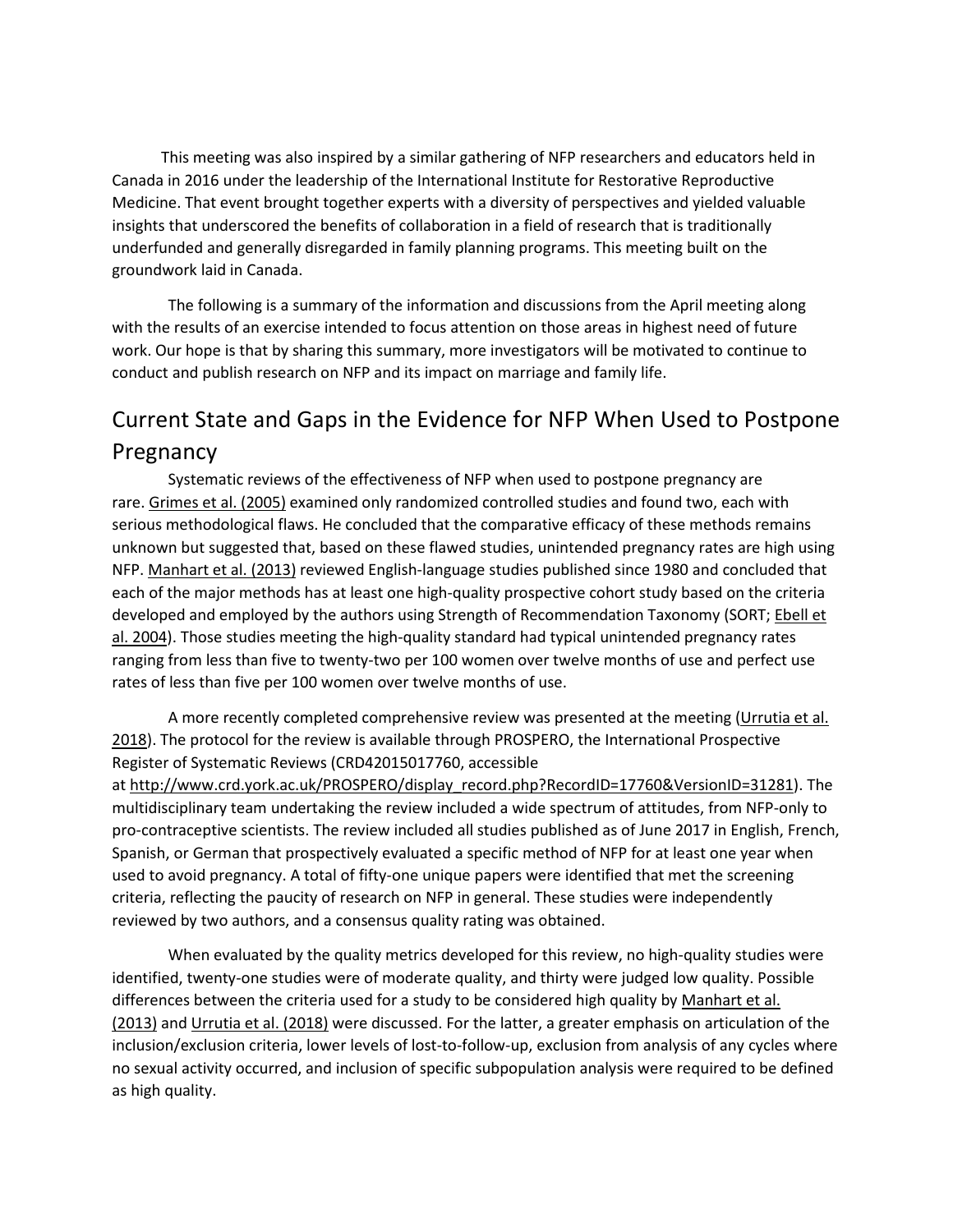this time[. Dumitru, Gilbride, and Duane \(2016\) c](https://journals.sagepub.com/doi/10.1177/0024363918809699)ompared the quality of studies of oral contraceptives published since 2000 to the quality of studies of fertility awareness–based methods (FABMs) using the high-quality standard, while ten of the thirty (30 percent) FABM studies published since 1980 met the high-quality standard. The Dumitru review underscores tha[t Urrutia et al.'s \(2018\)](https://journals.sagepub.com/doi/10.1177/0024363918809699) finding that there are Whether or not studies used to support the approval and use of hormonal contraceptives, devices, or barriers would be scored as high quality by this scheme was acknowledged as an unknown at SORT criteria and concluded that five of the forty-seven (11 percent) oral contraceptive studies met the no high-quality NFP studies is not necessarily worse than the status among the contraceptive literature.

 per 100-women years), while the other methods had typical unintended pregnancy rates ranging from less than one per 100-women years unintended pregnancy rates, and the other methods had rates Among the various methods, the Sensiplan Sympto-Thermal Method (STM) and Marquette (urinary hormone only) Method had the lowest typical unintended pregnancy rates (both less than five ten to thirty-three per 100-women years. Perfect use was similar with Sensiplan and Marquette, both generally less than five per 100-women years.

 Growth, unintended pregnancies cover an extremely wide range of actual circumstances when the than expected") to clearly unexpected and unwanted ("I don't want it and am getting rid of it"). The discussion of the systematic reviews also focused on the heterogeneity of the concept of unintended pregnancy. [Stanford et al. \(2000\)](https://journals.sagepub.com/doi/10.1177/0024363918809699) demonstrated that in the National Survey of Family respondents' own words are used—from hardly unexpected ("The pregnancy came a few months earlier

 and the methods are used to achieve as well as avoid pregnancy, unintended pregnancy is a far more complex concept than can be expressed as a single statistical number. Recognizing the complexity and multifaceted meaning of "unintended pregnancy," the [Urrutia et al. \(2018\)](https://journals.sagepub.com/doi/10.1177/0024363918809699) group plans future work In the context of NFP, where couples are fully aware of when conception is a distinct probability focused on the evidence for impact of relationship factors, motivation, sexual behavior, demographics, breastfeeding, and other reproductive factors on unintended pregnancy rates.

 The group concluded that more research is needed on all methods when used to postpone study results. The lack of information on use of most methods among US users is a notable outage. Finally, the inclusion of all pregnancies, both intended and unintended, will increase transparency of pregnancy. Future studies need to integrate the learning from the past decades to assure high-quality reporting and help others judge overall effectiveness.

 gaps in the current knowledge. Similar gaps have not prevented manufacturers and medical contraceptive. In addition, research shows that women prefer methods that are safe (i.e., no side Nevertheless, providers should not shy away from recommending effective NFP methods due to organizations from promoting widespread use of contraceptives. In addition, it is well-documented that women who use hormonal contraception, particularly oral contraceptives, often stop using it due to side effects and then as a result get pregnant; yet this pregnancy is not counted as a failure of the effects), and NFP has a clear advantage over the alternatives here [\(He et al. 2017; Jackson et al. 2016\)](https://journals.sagepub.com/doi/10.1177/0024363918809699).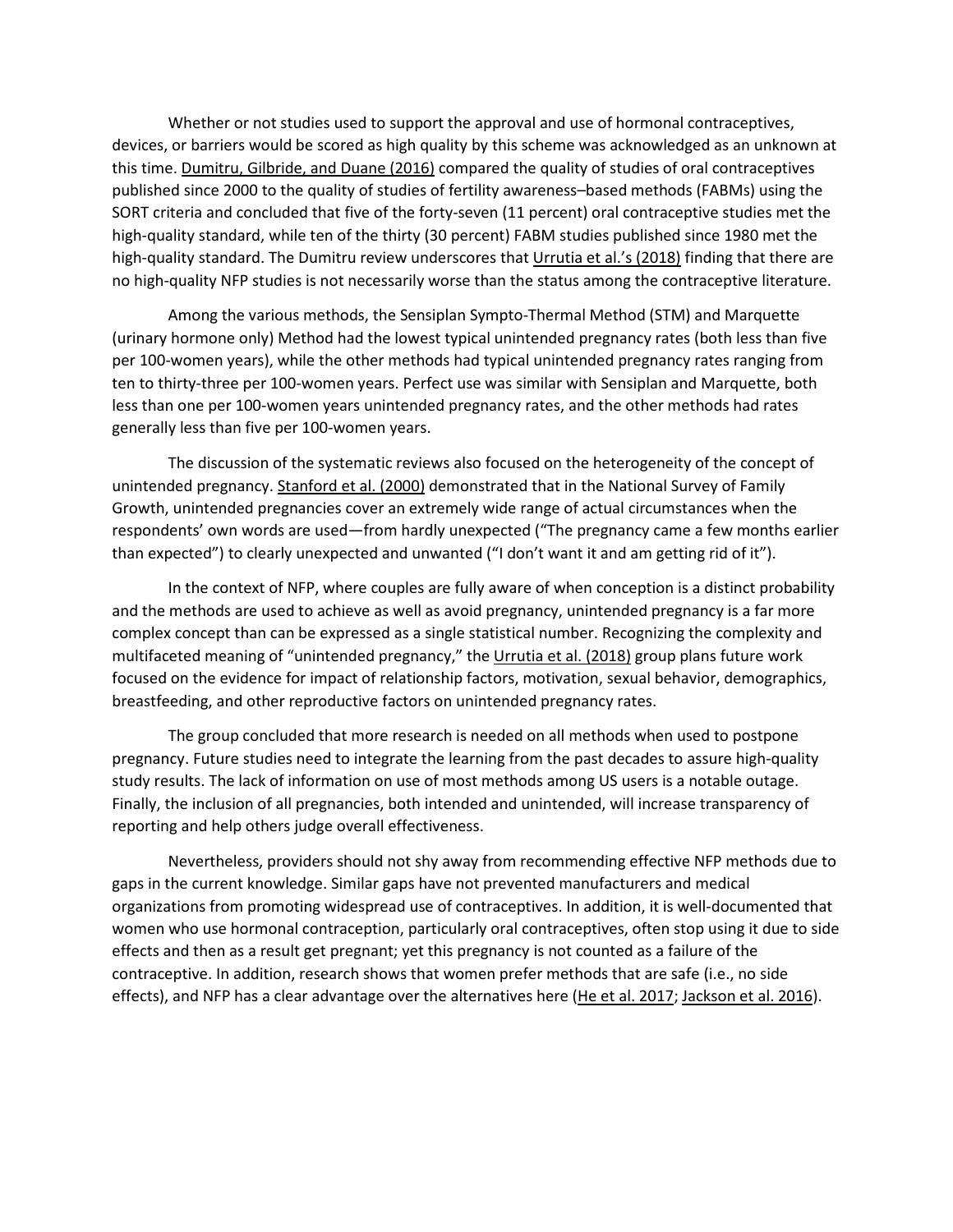### Evidence for Effectiveness of NFP When Used in Special Circumstances

#### NFP effectiveness when used in postpartum breastfeeding transition

 regular menstruation, is a time when many users of NFP are particularly concerned about an unexpected pregnancy. The length of this transition is variable and is highly influenced by feeding The postpartum transition, defined as the time between the birth of the baby and the return of patterns of the child (exclusive and continued nursing can significantly delay the return of ovulation) and the mother's own physiology.

 of cycles can overestimate effectiveness rates since postpartum amenorrhea is a single cycle with highly variable lengths. Further complicating comparison, cervical mucus is often subjectively defined and thus Unfortunately, there is a paucity of high-quality data regarding NFP effectiveness in this period. Only ten studies were identified for this review; nine were a prospective cohort design, and one was a retrospective cohort trial. Nine of the trials used six or twelve months as a time-based end point, and only one used return of the menstrual cycle as the end point. Calculations using months of use instead not comparable across studies.

 patches of peak type mucus due to high estrogen from an active follicle that is not progressing toward often have continuous mucus patterns that make it difficult to define a basic infertile pattern; finally, arousal fluid can also look like peak type mucus, confusing some users. Second, basal body temperature when used alone in the transition is inconvenient for mothers with nursing babies and not specific in abstinence, which in many cases are likely longer than necessary. The lactational amenorrhea method be highly effective in the first six months postpartum. It, too, has limitations, most notably the definition of "exclusive" breastfeeding which was found to vary across studies and the low percentage of women Several challenges with using NFP methods when postpartum were discussed. First, cervical mucus is sometimes a poor indicator of fertility in this transition. Some users experience intermittent ovulation, adding uncertainty and extended periods of abstinence; postpartum breastfeeding women identifying the infertile time prior to the initial postpartum ovulation. Recognizing these difficulties, most NFP methods have postpartum algorithms that are complex and require long periods of (LAM) is a short-term method of NFP that applies to exclusively breastfeeding women and is reported to that meet the criteria through the first six months postpartum.

 Reported typical unintended pregnancy rates of mucus-only NFP methods used postpartum are days (high sensitivity) but calls for abstinence on about half the days when women were not fertile nineteen to twenty-four per 100 women over twelve months of use. The STM, used postpartum, has been characterized as highly sensitive but not specific; it detects 77–94 percent of potentially fertile based on direct hormonal measurements (low specificity; [Kennedy et al. 1995\)](https://journals.sagepub.com/doi/10.1177/0024363918809699). More recently[, Bouchard, Fehring, and Schneider \(2013\)](https://journals.sagepub.com/doi/10.1177/0024363918809699) reported that urinary hormone monitoring using the Marquette Model postpartum protocol yielded eight unintended pregnancies per 100-women years with typical use and two per 100-women years with correct use.

 [LH], and progesterone [PdG] metabolites) provides an opportunity to significantly improve our understanding on how to help women manage this transition as these tests may provide a less The advent of at-home urinary hormone detection (including estrogen, luteinizing hormone subjective approach to determining daily fertility status and potentially reduce unnecessary abstinence. For example, a woman using LAM who experiences an interim bleed might determine with hormone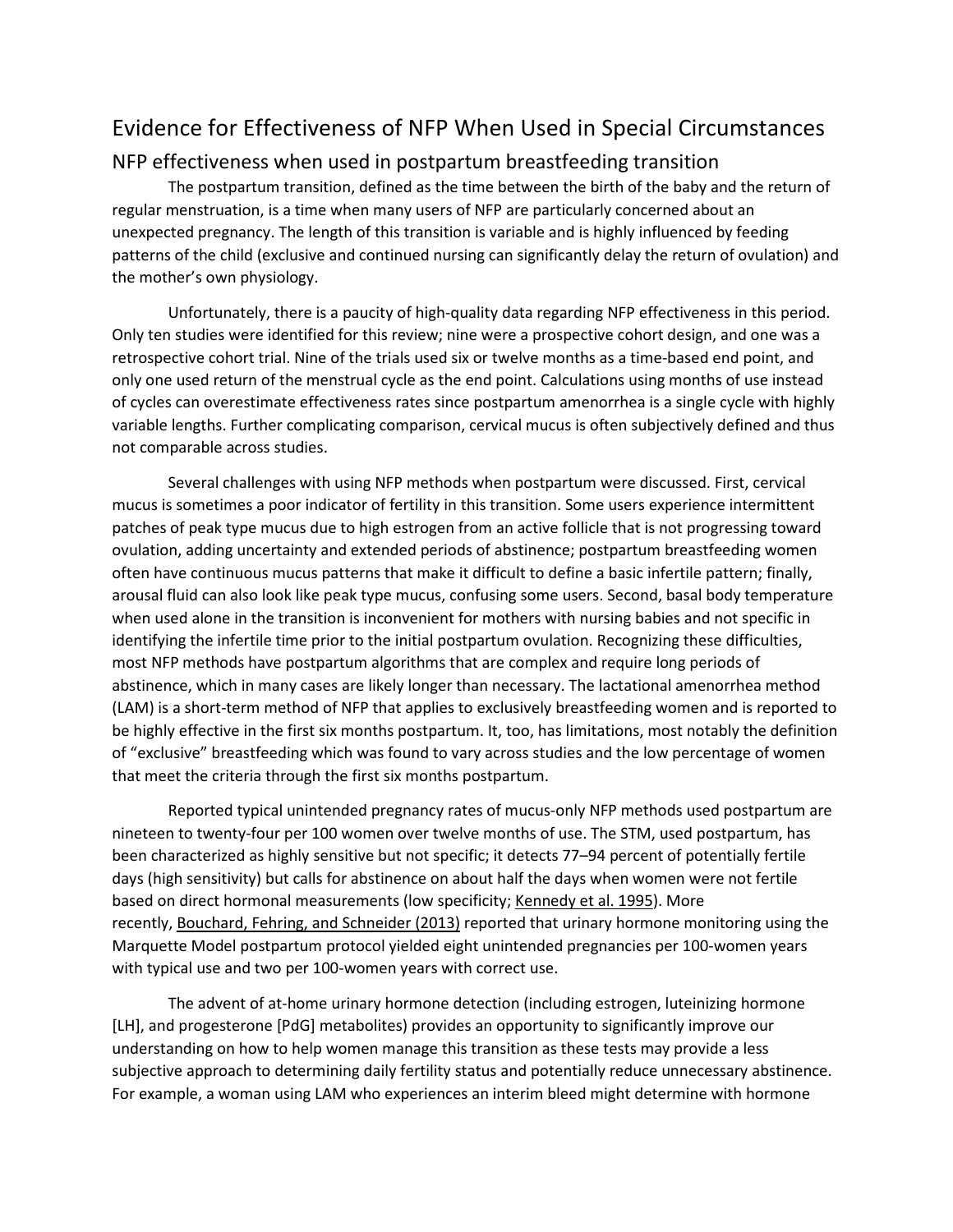detection that it reflects estrogenic breakthrough bleeding activity that is not rapidly progressing toward an ovulatory event and therefore would not be excluded from continuing LAM.

 The group concluded that more studies of NFP in the postpartum transition period are needed. protocols appears to be in place. What is needed are high-quality effectiveness studies with unintended pregnancy as an outcome employing these latest advances, ideally in comparison to traditional NFP In addition, NFP protocols that are less complex and less subject to user misinterpretation would be important improvements. With increasing accessibility to in-home hormonal monitoring and ability of mobile devices to bring complex computing power directly to users, the technology for improved postpartum protocols.

#### NFP effectiveness in older women

 for the beginning of perimenopause—a persistent difference of seven days or more in the length of inhibin B and variable to elevated levels of follicle-stimulating hormone (FSH) when measured on cycle The Staging of Reproductive Aging Workshop Model (STRAW) proposes an objective measure consecutive cycles, with persistence defined as recurrence of this difference within ten cycles of the initial event [\(Harlow et al, 2012\)](https://journals.sagepub.com/doi/10.1177/0024363918809699). Secondary indicators include low levels of Anti-Müllerian hormone and days two to five. Vasomotor symptoms often appear at the later stages of perimenopause.

 Changes in reproductive capacity occur prior to perimenopause: ovarian egg supply is Further, the remaining eggs, and sperm of men over thirty-five, have a higher proportion of frayed loss, most likely completely undetected. In addition, NFP users and those who track their cycles may diminished significantly at around age thirty-five and after forty-two may be down to less than fifty. chromosomal ends. This chromosome damage may result in conceptions that lead to early pregnancy notice subtle changes in both menstrual and cycle patterns as they move into their midthirties.

 For many (but not all) couples, pregnancy in their early forties can bring serious concerns including possible health problems that can occur with pregnancy at older age, the challenges of raising their current children, and the deep-seated belief that their family is "complete."

 studies in Israel indicate a pregnancy rate of only 0.2 percent among women over forty-five, and population-based studies where contraception was never used indicate live births cease by age forty- two to forty-three. In contrast, other studies show a reasonable proportion of women are still ovulating fertility is about 10 percent of maximal and by age fifty is reduced to 1 percent of maximal. However, An important factor in this transition is the likelihood of pregnancy in the absolute. Previous in their forties. [A World Health Organization \(1994\)](https://journals.sagepub.com/doi/10.1177/0024363918809699) study of menopause indicated that at age forty-five, the study also indicated that use of NFP during perimenopause would be difficult because of the variability of the menstrual cycle. Thus, while the probability of pregnancy is low for women in their forties, it is not zero.

 to fifty-five who were using online or in-person NFP instruction. An additional cohort has supplemented about four per 100-women years with typical use. There are studies of other methods of NFP on small Regarding the evidence for NFP use in this transition period, there are fewer studies of NFP in this cohort than found in postpartum women[. Fehring and Mu \(2014\)](https://journals.sagepub.com/doi/10.1177/0024363918809699) examined 160 women aged forty this to yield a total cohort of 206 perimenopausal women. No pregnancies were observed among women older than forty-three. Among women aged forty to forty-three, unintended pregnancy rate is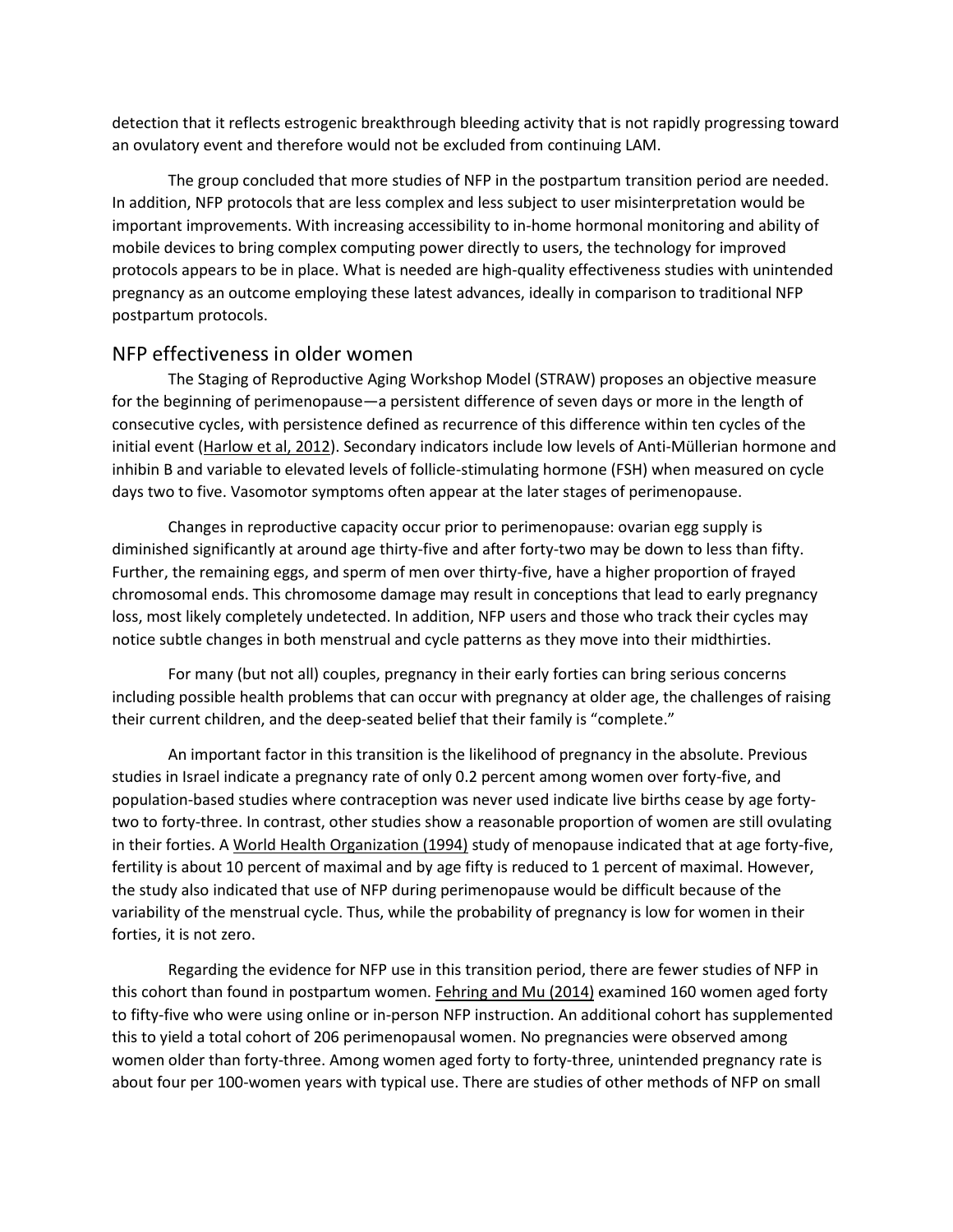subsets of older women using NFP that show promising results, but they lack statistical power to draw firm conclusions regarding effectiveness.

 The group concluded that more studies among perimenopause women using NFP are needed to understand better the perimenopause transition with the parameters of the menstrual cycle. There is a particular need to develop algorithms that can help women and health-care providers predict infertility and menopause. For example, a study by **Taffe and Dennerstein (2002)** indicates that when the eighteen months and women with this cycle length difference are infertile. differences of the length of the menstrual cycle goes beyond forty days, menopause will occur within

### Technology and NFP

#### Apps for charting fertility cycles

app among adults and the second most popular among adolescent females [\(Moglia et al. 2016\)](https://journals.sagepub.com/doi/10.1177/0024363918809699). Today, While popular, there is little objective evidence supporting the claims of most; most reviews and ratings app. The explosion in apps has significantly expanded the awareness of natural methods, but whether Menstrual cycle tracking apps are extremely popular; they are the fourth most common health these apps are used for help in avoiding pregnancy, achieving pregnancy, and simply tracking cycles. refer to user characteristics rather than the underlying science supporting the predictions made by the this translates into increased use of NFP broadly remains an open question today.

[Duane et al. \(2016\)](https://journals.sagepub.com/doi/10.1177/0024363918809699) conducted a systematic review of ninety-five charting apps focused on the evidence-based method employed and accuracy in predicting the fertile window. Fifty-six (59 percent) pregnancy. Ten apps did not interpret cycles, they only allow users to input data and make their own of the identified apps had either no evidence-based support or were not designed to help avoid interpretation.

 The remaining twenty-nine predicted the fertile window automatically using an algorithm. To window defined by the app was compared to the evidence-based fertile window in each of seven test cycles. Just six apps scored high on both authority (well-documented FABMs with evidence) and test the accuracy of the algorithm to predict the fertile window, the beginning and end of the fertile accuracy (complete agreement with the fertile window).

 define the fertile window, has recently obtained certification in the European Union as a medical device for contraception. While the certification is based primarily on meeting manufacturing quality standards, the developers have published an analysis of its initial users to define effectiveness when The Natural Cycles app, which employs basal body temperatures and a proprietary algorithm to used to postpone pregnancy. Although the developers of this app system are to be applauded for conducting an effectiveness study, the study design includes several flaws including selection bias, lack of accurate pregnancy detection, and inappropriate analysis of perfect-use pregnancy rates [\(Frank-](https://journals.sagepub.com/doi/10.1177/0024363918809699)[Herrmann, Stanford, and Freundl 2017\)](https://journals.sagepub.com/doi/10.1177/0024363918809699).

 achieve pregnancy by predicting clinical ovulation. The scoring scheme seeks to identify those apps Recently [Freis et al. \(2018\) p](https://journals.sagepub.com/doi/10.1177/0024363918809699)roposed a scoring scheme to evaluate apps that claim to help users worthy of field-testing to validate their benefit in helping couples become pregnant. They also conducted a pilot test using twelve apps available in German and English that could be used without the need for additional devices (e.g., a urinary hormone test strip) using a set of completed cycles with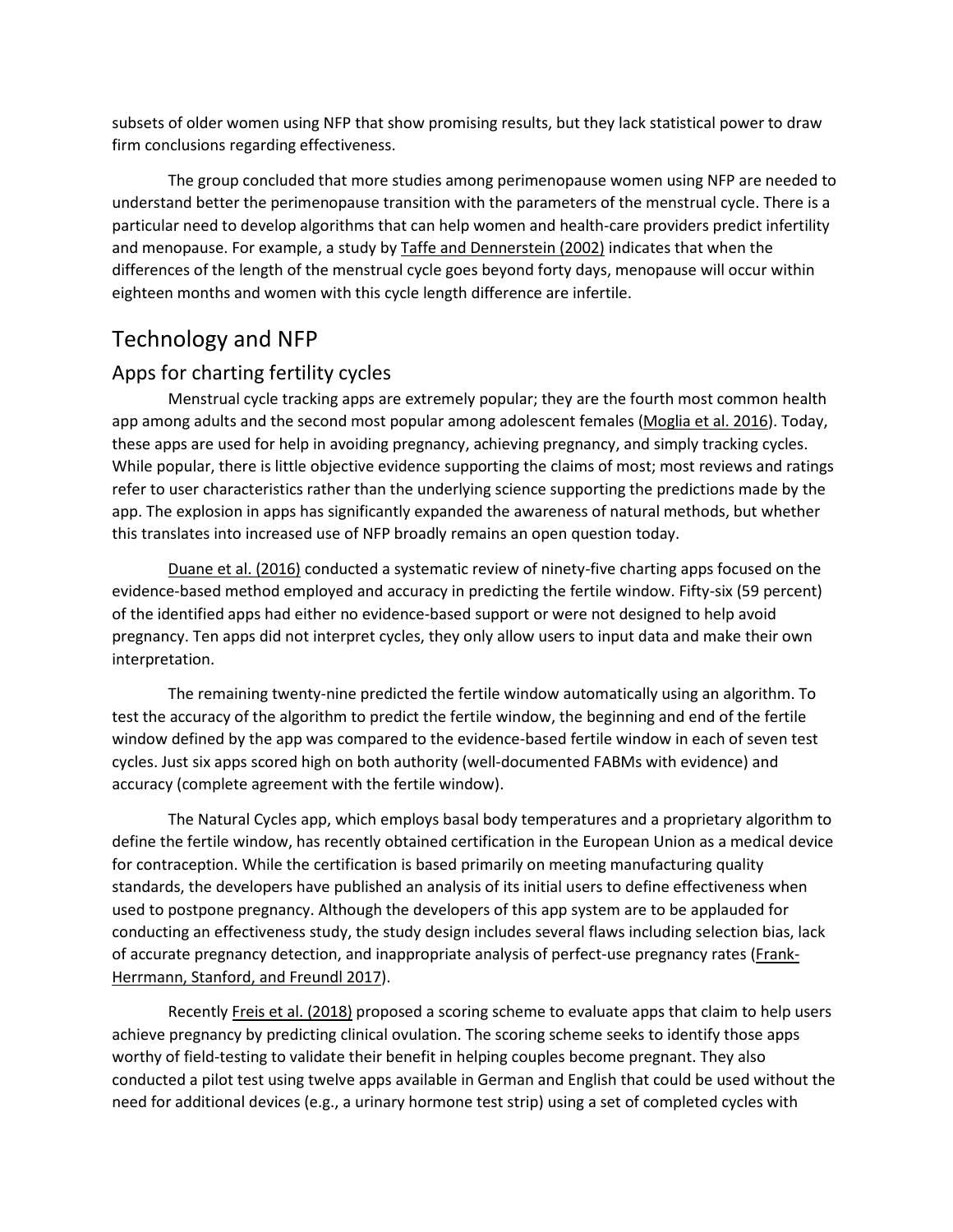known days of high fertility. Six of the apps were calendar-based and of little value to accurately predict the best days of fertility. The two apps employing temperature-only calculations did only marginally better at predicting clinical ovulation, while the remaining four apps which included a marker of estrogenic activity all scored well.

#### New Technologies for monitoring the fertile signs

 these claimed "new technologies" are based on old ideas with little support. For example, new products Beyond apps, other technologies to define the daily fertility status are emerging. Several of based on saliva ferning patterns are available. Ferning has been shown to be an inaccurate surrogate for estimating the fertile phase of the menstrual cycle and to be highly sensitive to operator error. Further, saliva of men and menopausal women have been shown to have so-called fertile saliva, raising questions about its linkage to reproductive hormones.

 precise than alternative at-home hormone tests or simply observing peak type cervical mucus. Similarly, Several devices marketed as an aide to conception (but not contraception) employ temperaturebased algorithms to predict ovulation. Studies [\(Ecochard et al. 2015\)](https://journals.sagepub.com/doi/10.1177/0024363918809699) show that this approach is less electrical resistance measures, taken orally or vaginally, are inaccurate with many indeterminate results.

 Electronic activity tracking bracelets and rings are widely available and popular. These wearable devices can passively monitor temperature, heart rate, skin conductivity, and other physiologic fertility easier or more accurate is untested today. Continuous basal body temperatures (BBT) captured shown to be usable as an evidence-based NFP method or when integrated as a part of another NFP indicators. Whether or not these devices and the monitored physiologic parameters can make tracking overnight while sleeping may be an alternative for waking BBT oral temperatures, but they need to be method.

 several options available today or in development. Daily, at-home monitoring of urinary metabolites of A prototype mobile phone–based app that integrates measurement of FSH, LH, and PdG in an algorithm quantitative monitoring of five reproductive hormones via blood microsampling (as used in monitoring Of the newer technologies, urinary hormone monitoring is emerging as a proven approach with estrogen, LH, and PdG is available today. Integration of urinary hormone detection with smartphones may provide for more consistent reading, and easier, more user-friendly interfaces are in development. to define the fertile window was shown at the meeting. For infertile couples, daily, in-home, for diabetes) is under development and may be a reality in the future.

Based on the information presented and subsequent discussion, the group highlighted several key points regarding technology and NFP:

- Apps are unlikely to disappear and may well become the common method of daily charting.
- • App popularity is raising awareness of NFP among the public, but with so many unconnected to an evidence-based method, there is a risk the public will be more misled than better informed regarding their fertility status.
- • It would be useful to have some sort of objective evaluation of apps that potential users could turn to for a measure of the quality of the various apps.
- Effectiveness studies employing apps are needed for nearly all methods. Few if any welldesigned prospective studies employing app-based charting are available today.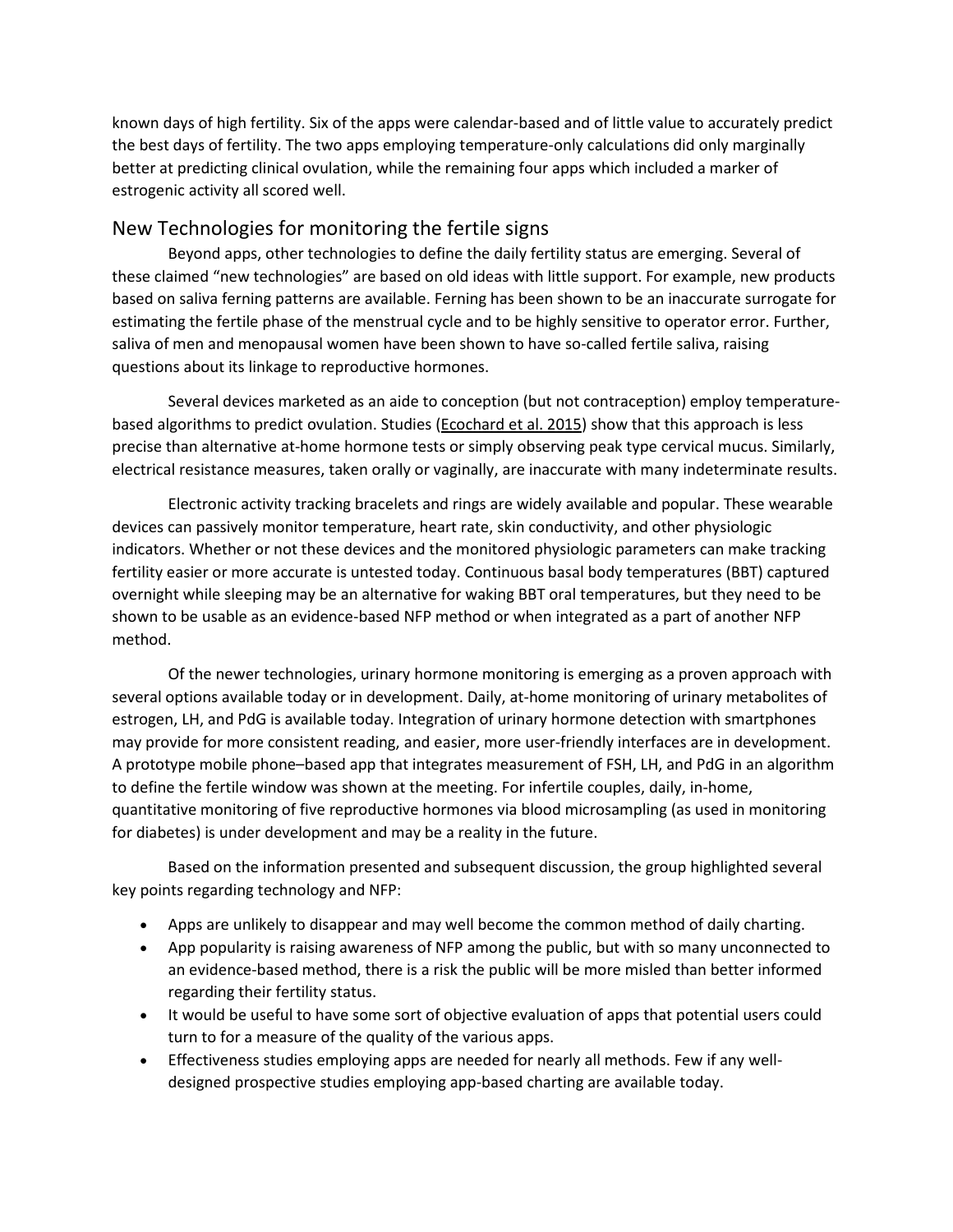- window as currently available observations, may improve and/or simplify the daily observation of fertility signs, expanding the appeal of NFP to a wider audience. However, studies on the impact of these new technologies on NFP are needed: do they improve persistence of use, or improve outcomes in special populations (e.g., postpartum women), or increase adoption and • New technologies, once they are established to be at least as accurate in predicting the fertile use of NFP?
- • Integration of these technologies with mobile devices holds promise to reduce user uncertainty in interpretation and may lead to simpler, more user-friendly algorithms that allow persistent use of NFP.

### Impact of NFP on Marital Dynamics

 small sizes, low response rates, use of convenience samples, and frequent use of unique unvalidated measurement devices—several consistent themes emerged that support beneficial effects of NFP on For this meeting, sixteen studies published between 1970 and 2017 that focused on the marital dynamics of NFP use were identified and reviewed. Although all had one or more limitations—including marital dynamics.

Across all studies, users consistently perceive that using NFP has provided a better understanding of their fertility, increased intimacy, improved self-control/self-mastery, improved communication, and improved spiritual well-being. Importantly, users commonly acknowledge that the practice of NFP is difficult at times, but the struggle is seen by most as beneficial overall.

 those claims relied on anecdotal or methodologically questionable studies. Recent studies (Fehring rates compared to those who never used NFP. These more recent population-based studies support that sterilization, and abortion are all associated with an increased risk of divorce; an observation worthy of The claim that using NFP results in lower divorce has long been made by advocates of NFP, but 2013, 2015) using population-based samples indicate those who use NFP divorce at significantly lower lower divorce rates are associated with NFP use but also suggest that regular church attendance and importance of religion are at least as strongly associated with decreased divorce. Use of contraceptives, further study to understand the societal cost of widespread use of contraceptives.

 Several gaps in the evidence for the impact of NFP on marital relationships were identified, more consistent use of validated survey instruments, and studies that include comparisons to other family planning methods. Long-term longitudinal studies are also needed as it is entirely possible that the perceived benefits and challenges of NFP shift over time. including the need for larger cohort studies sampled with less biases in both selection and response,

### Priorities for Future Work

 At the meeting's conclusion, the group generated a long list of potential research ideas and had a discussion to clarify each idea more fully. Afterward, the list was distributed to all who were invited to attend but could not. Each scientist was asked to prioritize the ideas and the results were collated. Five areas for future research in NFP were identified as high priority:

- 1. Well-designed method-effectiveness studies that incorporate learnings from the last decades of outcome-based studies among various reproductive categories including:
	- a. important subpopulations (postpartum, perimenopause, posthormonal contraceptive);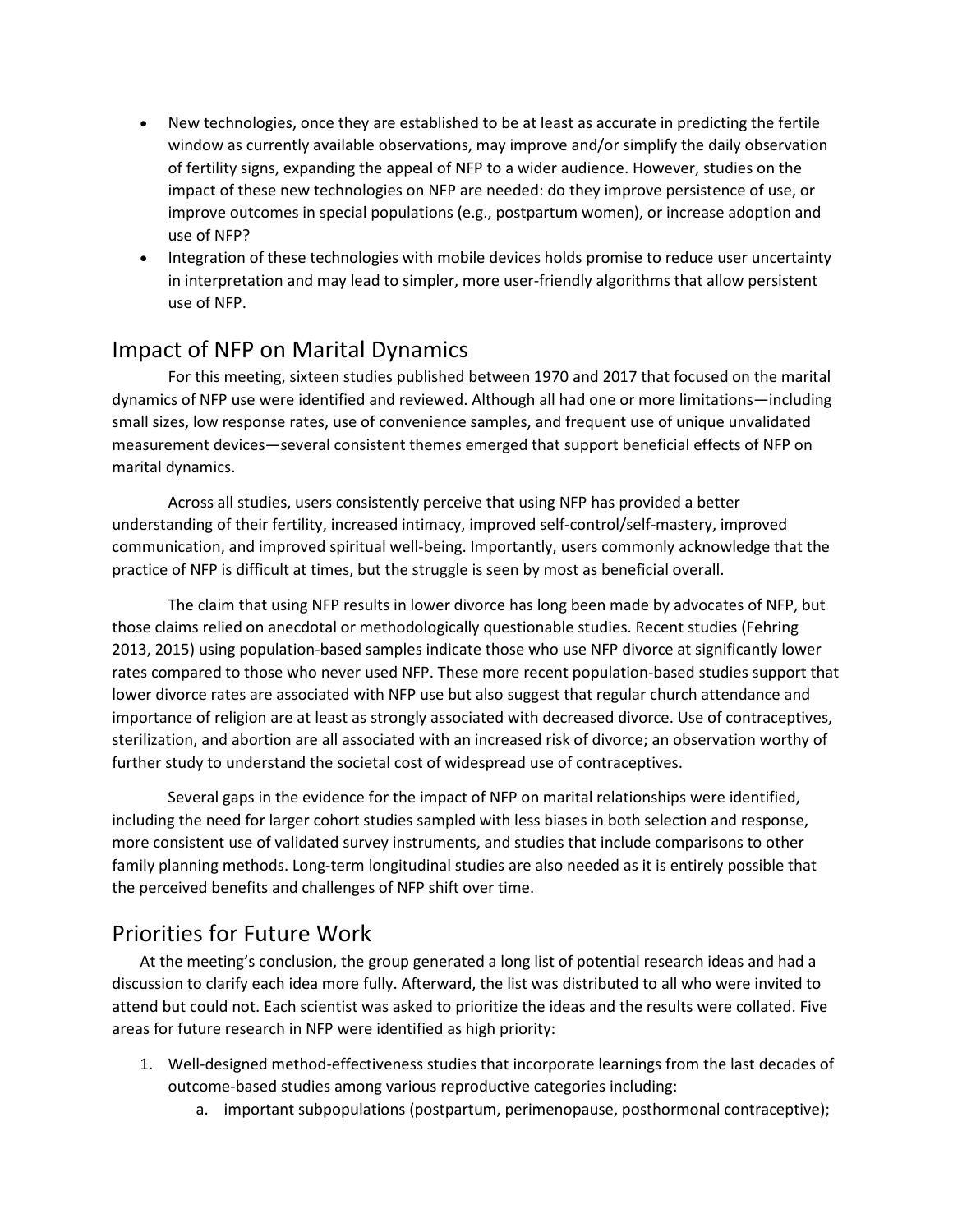- b. normally cycling women (especially US women); and
- c. comparative studies between NFP methods.
- 2. Validation studies to establish the benefit of charting fertility signs (both currently known and potential new indicators) as a screening tool for women's health issues (i.e., polycystic ovary syndrome, endometriosis, luteal phase insufficiencies, etc.).
- 3. Ongoing independent evaluation of fertility monitoring apps to provide users with perspective on the relative merits of each and to identify those most worthy of further effectiveness testing.
- 4. Studies evaluating the impact of new technologies on NFP adoption, use, and persistence. For example, smartphone reading of hormone test strips (i.e., FSH, LH, E3G, and PdG) to minimize interpretation confusion: do they impact persistence of use or improve outcomes in special populations (e.g., postpartum)?
- 5. Creation of a shared database across various NFP methods to collaborate on shared research interests, longitudinal studies, and so on.

 advance the welfare of marriage and the family, along with peace of conscience, if by pooling their In addition, it was unanimously agreed that a future meeting in two to three years would be extremely valuable. Both established and younger researchers should attend to encourage and mentor those who will continue the work in the next generation. Such a meeting would be consistent with blessed [Pope Paul VI's \(1968\)](https://journals.sagepub.com/doi/10.1177/0024363918809699) directive to scientists in *Humanae vitae* (no. 24), who "can 'considerably efforts they labor to explain more thoroughly the various conditions favoring a proper regulation of births.'"

#### Acknowledgments

 We wish to acknowledge those who attended this meeting as well as those unable to attend but who provided feedback during the voting on priorities.

Invited Scientists Attending

- for Natural Family Planning (NFP), Marquette University • Richard J. Fehring, PhD, RN, FAAN, Director and Professor emeritus, College of Nursing, Institute
- Michael D. Manhart, PhD, Senior Scientific Consultant, Couple to Couple League International
- Joseph Stanford, MD, MPH, Professor of Medicine, University of Utah, Salt Lake City, UT
- Amy Beckley, PhD, Co-Founder Ovulation Double Check, CEO MBF Fertility Inc.
- Marguerite Duane, MD, Co-Founder, Fertility Appreciation Collaborative to Teach the Science
- William Williams, MD, Past Editor in Chief, Linacre Quarterly, Philadelphia, PA
- • Qiyan Mu, PhD, RN, Veterans Administration and Medical College of Wisconsin Women's Health Fellow
- Mary Schneider, MSN, FNP, PhD student, Assistant Director, Institute for NFP, Marquette University
- Theresa Hardy, RN, PhD, and NIH grantee, Postdoctoral Fellow, New York University
- Kathleen Raviele, MD, FACOG, Past President of Catholic Medical Association, Decatur, GA
- Bruno Scarpa, PhD, Professor of Biostatistics, University of Padua, Italy
- Petra Frank-Herrmann, MD, Women's Health, University of Heidelberg, Germany
- Karen Poehailos, MD, member USCCB NFP advisory board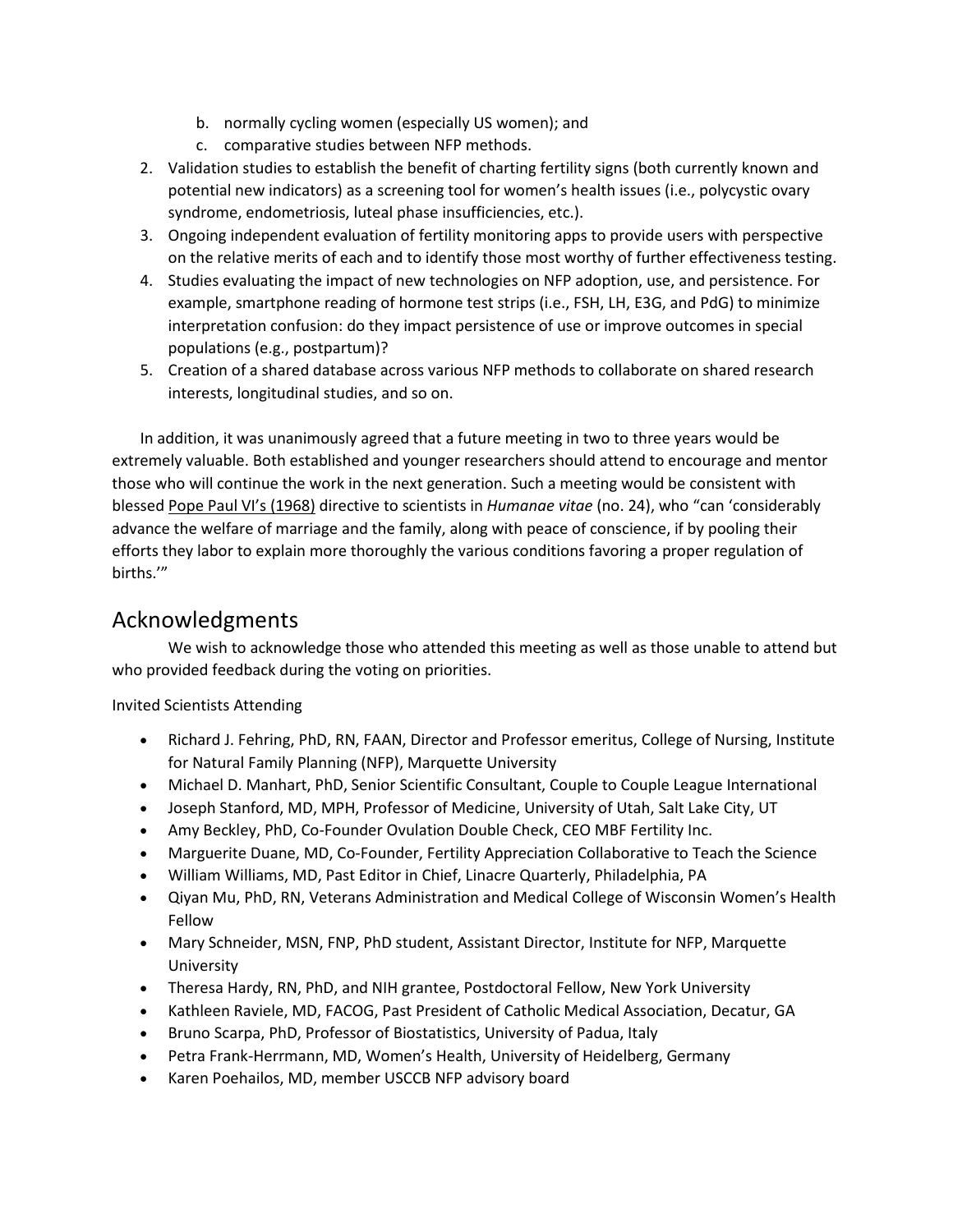Invited Scientists Unable to Attend But Voting on Priorities

- Mary Lee Baron, PhD, FNP-BC, FAANP, Associate Professor, Southern Illinois University Edwardsville, School of Nursing
- • Rene Leiva, MD, Assistant Professor with the Dept. Family Medicine, University of Ottawa, Canada
- Pilar Vigil, MD, PhD, FACOG, Pontifical Catholic University, Santiago, Chile
- • Patrick Yeung Jr., MD, Associate Professor, Director SLUCare Restorative Fertility Clinic, Saint Louis University
- • Paul Yong, MD, PhD, FRCSC, Research Director, BC Women's Centre for Pelvic Pain & Endometriosis, and Assistant Professor in the University of British Colombia Division of Gynaecologic Specialties, Canada
- Rene Ecochard, MD, PhD, Professor Biostatics Unit, Department of Medical Information, Hospices Civils de Lyon, France
- Gunther Freundl, MD, Professor, *Heinrich-Heine-Universität Düsseldorf*, Germany
- Thomas Bouchard, MD, University of Calgary, Canada

## Declaration of Conflicting Interests

 The author(s) declared no potential conflicts of interest with respect to the research, authorship, and/or publication of this article.

### Funding

The author(s) received no financial support for the research, authorship, and/or publication of this article.

### References

- Bouchard, T., Fehring, R. J., Schneider, M.. 2013. "Efficacy of a New Postpartum Transition Protocol for Avoiding Pregnancy." *Journal of the American Board of Family Medicine* 26:35–44.
- Duane, M., Contreras, A., Jensen, E. T., White, A.. 2016. "The Performance of Fertility Awareness-based Method Apps Marketed to Avoid Pregnancy." *Journal of the American Board of Family Medicine*  29 no. 4: 508–11.
- Dumitru, A. M., Gilbride, T. M., Duane, M.. 2016. "Behavioral Methods of Family Planning: A Comparative Study of Efficacy and Safety of Fertility Awareness Based Methods and Birth Control Pills." *Issues in Law & Medicine* 31 no. 2: 233–37.
- Ebell, M. H., Siwek, J., Weiss, B. B., Woolf, S. H., Susman, J., Ewigman, B., Bowman, M.. 2004. "Strength of Recommendation Taxonomy (SORT): A Patient-centered Approach to Grading Evidence in the Medical Literature." *American Family Physician* 69:548–56.
- Ecochard, R., Duterque, O., Leiva, R., Bouchard, T., Vigil, P.. 2015. "Self-identification of the Clinical Fertile Window and the Ovulation Period." *Fertility and Sterility* 103 no. 5: 1319–25. doi: 10.1016/j.fertnstert.2015.01.031.